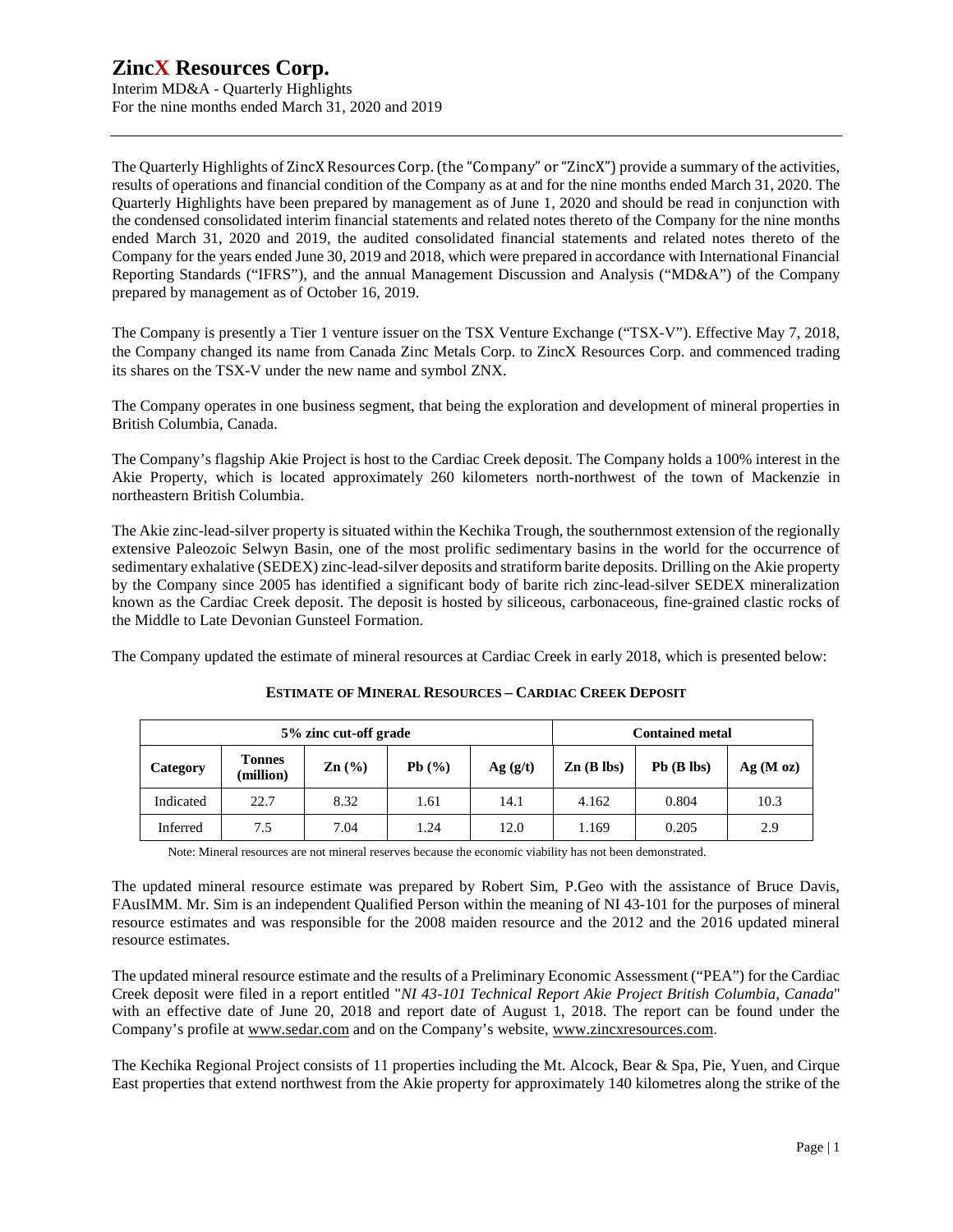Interim MD&A - Quarterly Highlights For the nine months ended March 31, 2020 and 2019

highly prospective Gunsteel Formation shale. The Gunsteel Formation shale is the main host rock for known SEDEX zinc-lead-silver deposits in the Kechika Trough of northeastern British Columbia.

The Pie, Yuen, Cirque East properties (known as the "Pie Properties") are the subject of a joint venture arrangement with Teck Resources Limited ("Teck") and its JV partner, Korea Zinc Co., Ltd. ("Korea Zinc") to jointly explore the Pie Properties on a 49%-51% joint venture basis, with Teck acting as the operator. Teck and Korea Zinc acquired 51% interest in the Pie Properties by incurring cumulative aggregate exploration expenditures of \$3,500,000 to December 31, 2017.

#### **Overall performance**

#### **2019 Akie drilling program**

The 2019 exploration program was designed to achieve several key objectives including: additional close spaced drill intersections within the current resource model, extend the high-grade core of the Cardiac Creek deposit, and collect geotechnical and structural data. To achieve these objectives, the Company completed 4 HQ diameter diamond drill holes totaling 2,347 metres.. A brief summary of the 2019 drill program is provided below.

All four drill holes targeted the high-grade core of the Cardiac Creek deposit with the intent of expanding the known boundaries. Drill holes **A-19-150** and **A-19-151** both targeted the southeast boundary of the core, drill hole **A-19-153** targeted the central area of the core, and **A-191-54** targeted the up-dip boundary of the core. All four targets successfully achieved pierce points in their respective areas, intersecting mineralisation characteristic of the highgrade core. Mineralisation consisted of extensive thickly bedded, planar laminated sulphide beds with an increasing proportion of sphalerite and galena mineralisation present towards the base of the zone. The presence of "mottled" textured sulphide beds within the mineralisation is indicative of higher-grade Zn and Pb mineralisation. Drill holes A-19-151 and A-19-153 intersected the Footwall Zone and thin lenses of massive sulphide. All four holes were terminated within the debris flows of the Paul River formation or the calcareous siltstones of the Road River Group.

The 2019 drill program returned some impressive results characteristic of the high-grade core. Hole **A-19-153** returned an excellent intercept of 30.14 metres (true width) grading 13.78% Zn+Pb, and 19.7g/t Ag that includes a high-grade core interval of 22.99% Zn+Pb, and 30.1g/ Ag over a true width of 9.44 metres. Hole **A-19-154** returned 8.30% Zn+Pb and 13.3 g/t Ag over a true width of 19.50 metres including 10.25% Zn+Pb and 15.4 g/t Ag over a true width of 11.97 metres. Along the southeast edge of the high-grade core **A-19-151** returned 16.37 metres (true width) grading 9.77% Zn+Pb and 15.5 g/t Ag. Higher-grade intervals are present including 10.74% Zn+Pb and 16.74 g/t Ag over a true width of 14.24 metres. Significant results from the 2019 drill holes are tabulated below.

Geotechnical and structural data was collected from all the 2019 drill holes above, throughout and below the Cardiac Creek Zone. Importantly drill hole A-19-154 was collared from the footwall side of the deposit which allowed for the collection of key geotechnical and structural data within a large section of the calcareous siltstones of the Road River Group. The data collected would be directly applicable to any future engineering studies or design as related to the proposed underground program.

| <b>Drill Hole</b> | From (m) | To(m)  | True Width $(m)^*$ | $\mathbf{Zn}$ (%) | Pb $(\%)$ | $Ag (g/t)^{f}$ | $\mathbf{Zn+Pb}$ (%) |
|-------------------|----------|--------|--------------------|-------------------|-----------|----------------|----------------------|
| $A-19-150$        | 480.75   | 537.14 | 38.18              | 6.14              | 1.15      | 10.8           | 7.29                 |
| CCZ               | 490.89   | 537.14 | 31.38              | 7.20              | 1.38      | 12.4           | 8.58                 |
| including         | 502.31   | 537.14 | 23.68              | 8.40              | 1.64      | 14.0           | 10.04                |
| including         | 502.31   | 518.45 | 10.94              | 10.85             | 2.23      | 16.9           | 13.08                |
| A-19-151          | 560.00   | 608.80 | 30.85              | 4.91              | 0.98      | 9.7            | 5.89                 |
| CCZ               | 568.42   | 594.40 | 16.37              | 8.10              | 1.67      | 15.5           | 9.77                 |
| including         | 571.15   | 593.75 | 14.24              | 8.88              | 1.86      | 16.7           | 10.74                |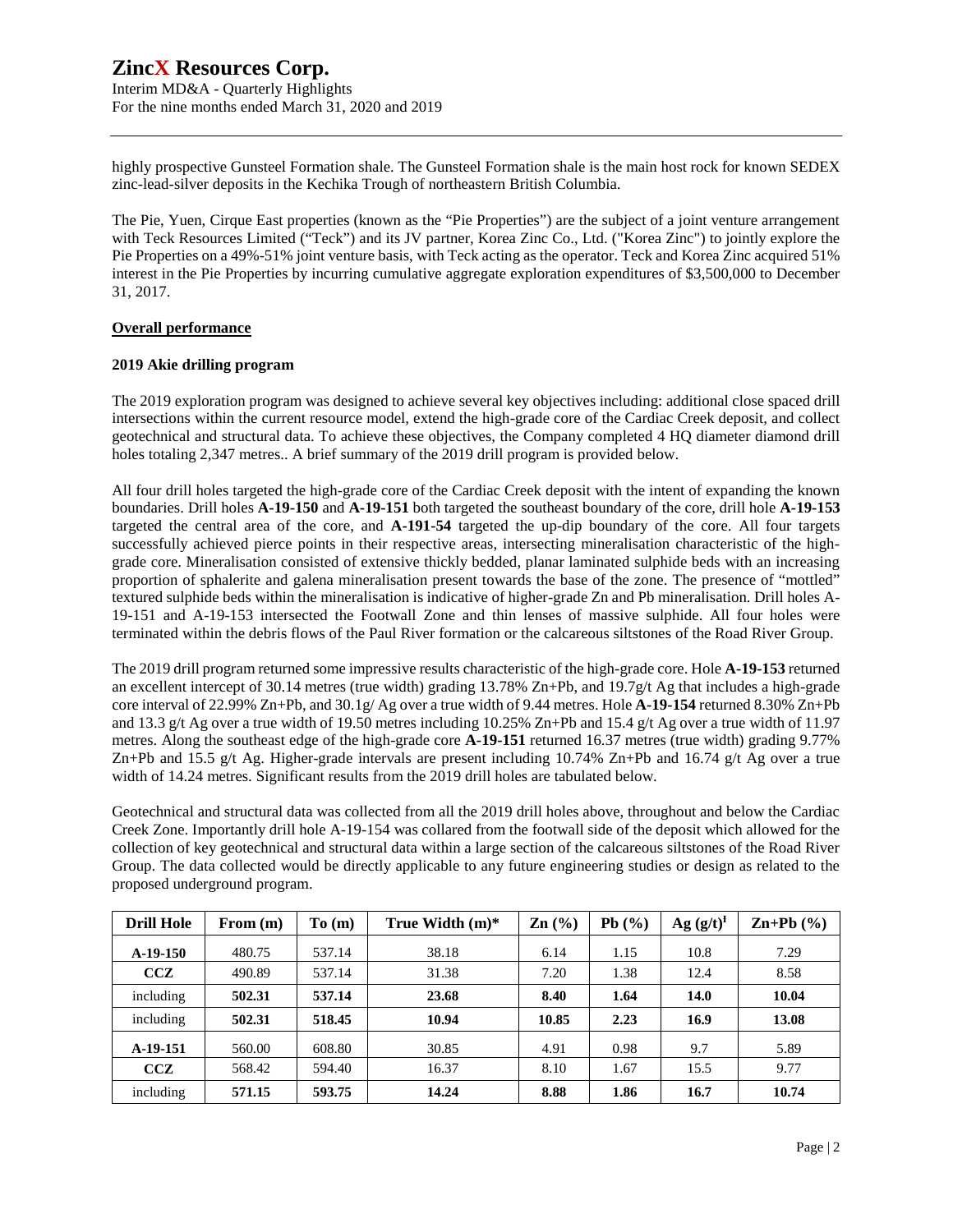Interim MD&A - Quarterly Highlights For the nine months ended March 31, 2020 and 2019

| including | 575.75 | 591.50 | 9.91  | 9.09  | 1.98 | 17.9 | 11.07 |
|-----------|--------|--------|-------|-------|------|------|-------|
| <b>FW</b> | 603.30 | 608.80 | 3.51  | 2.70  | 0.45 | 5.0  | 3.15  |
| A-19-153  | 443.00 | 532.50 | 50.71 | 7.93  | 1.44 | 14.2 | 9.37  |
| CCZ       | 454.00 | 507.25 | 30.14 | 11.47 | 2.32 | 19.7 | 13.78 |
| including | 466.78 | 507.25 | 22.93 | 14.29 | 2.95 | 24.1 | 17.24 |
| including | 480.75 | 506.59 | 14.65 | 16.20 | 3.39 | 27.0 | 19.59 |
| including | 490.00 | 506.59 | 9.41  | 19.22 | 3.77 | 30.1 | 22.99 |
| <b>FW</b> | 518.82 | 532.50 | 7.81  | 6.56  | 0.25 | 11.8 | 6.81  |
| A-19-154  | 349.03 | 425.67 | 24.32 | 5.78  | 1.10 | 11.3 | 6.88  |
| ccz       | 349.03 | 410.50 | 19.50 | 6.96  | 1.34 | 13.3 | 8.30  |
| including | 353.19 | 390.91 | 11.97 | 8.56  | 1.69 | 15.4 | 10.25 |
| including | 353.19 | 377.71 | 7.78  | 10.55 | 2.06 | 18.5 | 12.61 |

(\*) The true width in metres is calculated utilising the Geovia GEMS software package. The orientation of the mineralised horizon is estimated to have an azimuth of 130 degrees and a dip of -70 degrees. (CCZ) = Cardiac Creek Zone; (HW) = Hangingwall Zone; (FW) = Footwall Zone; (MS) = Massive Sulphide. (I) Ag values below detection were given a value half of the detection limit for the purposes of weighted averaging. Hole A-19-152 was abandoned due to excessive deviation and restarted as hole A-19-153.

On November 14, 2019, the Company received a new permit approving a geotechnical drill program on the Akie Project designed to provide critical site-specific engineering data to confirm site selection for mine infrastructure including the mill, powerplant/maintenance, camp, and tailings sites identified in the Company's 2018 independent Preliminary Economic Assessment ("PEA") report on the Cardiac Creek deposit. The drilling will collect lithological and soil data, hydraulic and conductivity data and provide samples for laboratory testing of material and strength characteristics and water quality samples to support ongoing baseline environmental programs.

This program could be completed over a 6 to 8 week period at the start of an exploration season and would run parallel with the Company's ongoing exploration drilling programs on the Cardiac Creek deposit. The new permit is valid until November of 2022.

### **Exploration Objectives**

#### Akie Project:

- Continue definition drilling to expand the known extent of the Cardiac Creek deposit; update the current geological and resource models to NI 43-101 standards with all new drill results. Continue to examine tradeoff studies to enhance the PEA including additional metallurgical lab testing and targeted geotechnical data acquisition to improve understanding of mine design parameters used in the PEA.
- Continue to evaluate outlying coincident geological/geophysical/geochemical targets for drill target definition.
- Continue to refine the design and costs of the planned underground exploration program. The underground exploration permit remains in good standing until December 2020. The underground exploration program was conceived in order to allow tightly spaced infill drilling from an underground decline in order to upgrade the current mineral resource to the Indicated and Measured levels of confidence. This would provide sufficient data for a pre-feasibility level of economic assessment of the ore body to be completed and investigate future viability of bulk sampling and mining. The Company is currently working on a new and updated underground permit application to extend the duration date of the existing permit to 2025.
- Continue environmental baseline sampling as required to maintain all related exploration permits in good standing.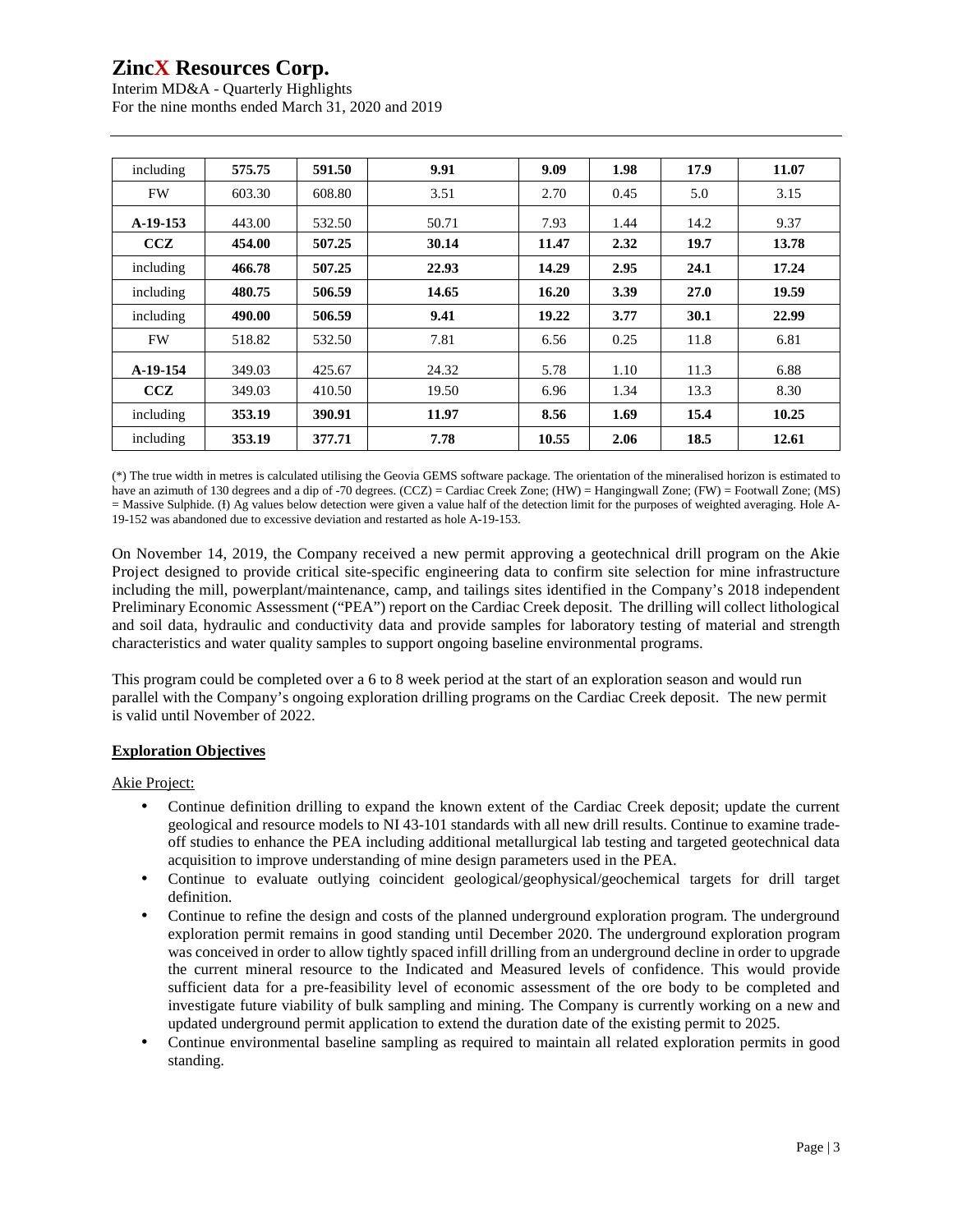Interim MD&A - Quarterly Highlights For the nine months ended March 31, 2020 and 2019

### Kechika Regional Project:

- $\epsilon$ Continue regional synthesis of all historical and modern exploration data to assist with gap analysis and drill target definition.
- Continue to evaluate high priority greenfield targets. ł,
- Continue to refine target selection to identify drill targets. ÷,

Kechika Regional Project (Pie Option Properties):

- Continue to work closely with Teck to review and advise on plans for ongoing exploration on the properties.
- ċ, The next planned phase of exploration on the optioned properties is expected to include continued drill testing of the highest priority targets.

Summary of exploration expenditures incurred on various properties:

|                                                                                                                                                                                    | <b>Akie Property</b>                                                         |               | <b>Kechika Regional</b> | <b>Total</b>                                                                      |
|------------------------------------------------------------------------------------------------------------------------------------------------------------------------------------|------------------------------------------------------------------------------|---------------|-------------------------|-----------------------------------------------------------------------------------|
| <b>Acquisition Costs:</b><br><b>Balance, June 30, 2017</b><br>Cash in lieu of expenditures                                                                                         | \$<br>24, 165, 241                                                           | $\mathcal{S}$ | 336,785<br>(144, 017)   | \$<br>24,502,026<br>(144, 017)                                                    |
| Balance, June 30, 2018 and 2019, and<br>December 31, 2019                                                                                                                          | \$<br>24,165,241                                                             | \$            | 192,768                 | \$<br>24,358,009                                                                  |
| Deferred exploration costs:                                                                                                                                                        |                                                                              |               |                         |                                                                                   |
| <b>Balance, June 30, 2018</b><br>Camp equipment, depreciation<br>Drilling<br>Geology<br>Geophysics<br>Preliminary Economic Assessment<br>Community consultations                   | \$<br>44,355,601<br>68,032<br>1,362,020<br>112,836<br>29,524<br>151,562      | $\mathbb{S}$  | 4,354,446<br>13,579     | \$<br>48,710,047<br>68,032<br>1,362,020<br>112,836<br>13,579<br>29,524<br>151,562 |
| Environmental studies and permit compliance                                                                                                                                        | 42,939                                                                       |               |                         | 42,939                                                                            |
| <b>Balance, June 30, 2019</b><br>Camp equipment, depreciation<br>Drilling<br>Geology<br>Community consultations<br>Environmental studies and permit compliance<br>METC recoverable | 46,122,514<br>44,522<br>761,950<br>79,968<br>151,344<br>40,751<br>(176, 411) |               | 4,368,025               | 50,490,539<br>44,522<br>761,950<br>79,968<br>151,344<br>40,751<br>(176, 411)      |
| Balance, March 31, 2020                                                                                                                                                            | \$<br>47,024,638                                                             | \$            | 4,368,025               | \$<br>51,392,663                                                                  |
| <b>Total, June 30, 2019</b>                                                                                                                                                        | \$<br>70,287,755                                                             | \$            | 4,560,793               | \$<br>74,848,548                                                                  |
| <b>Total, March 31, 2020</b>                                                                                                                                                       | \$<br>71,189,879                                                             | \$            | 4,560,793               | \$<br>75,750,672                                                                  |

During the period ended March 31, 2020, the Company's largest shareholder, Tongling Non-Ferrous Metals (Tongling), agreed to participate in the funding of a drill program in 2020 on the Akie Property. The program is intended to provide new drill core for the advanced metallurgical testing that Tongling plans to conduct after the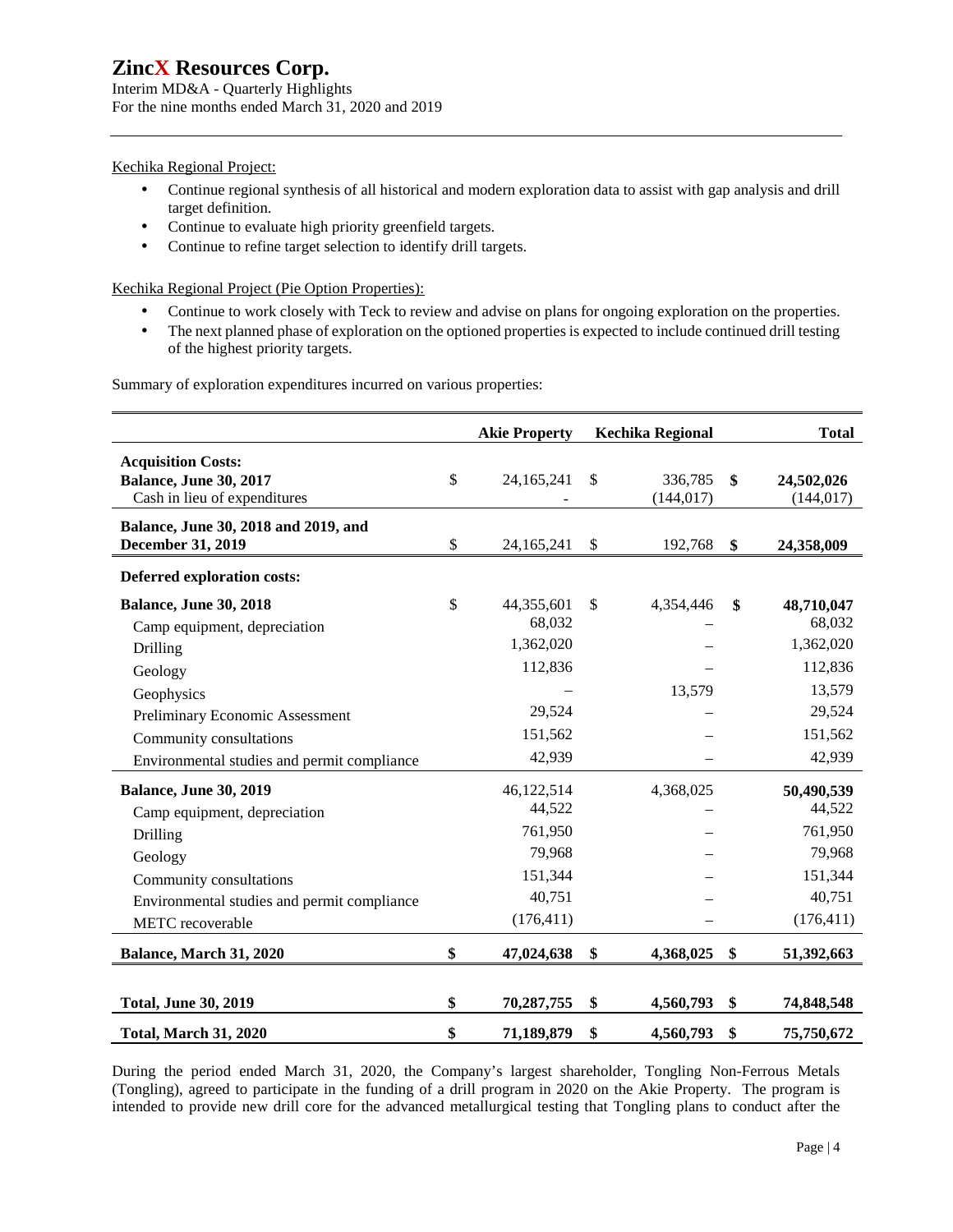Interim MD&A - Quarterly Highlights For the nine months ended March 31, 2020 and 2019

conclusion of the exploration season. The Company is in discussion and in general agreement with Tongling to convert the proceeds, which have already been advanced to the Company, into shares at a price of 30 cents per share. Tongling would thus be increasing its involvement and investment in the Company by \$1.398 million.

### **Results of Operations**

#### *Nine Months Ended March 31, 2020 and 2019*

During the nine months ended March 31, 2020, the Company reported a net and comprehensive loss of \$751,768 or \$0.00 per share compared to a net loss of \$1,457,529 or \$0.01 per share during the same period last year, a decrease in net loss of \$705,761. The decrease in net loss was primarily due to decreases in operating expenses of \$596,336 and no impairment loss was recognized in the current period compared to the period ending March 31, 2019.

Income reported for the nine months ending March 31, 2020 included interest income earned on the Company's cash deposits and short-term investments of \$38,587 (2019 - \$71,979), and administration fees of \$8,344 (2019 - \$2,892) earned for the use of the Company's Akie camp facilities and helicopter services by another exploration company during the 2019 summer drilling program. The Company also recognized an accounting loss on adjustment for change in fair value of marketable securities of \$14,950 (2019 - \$17,350).

The following expense categories contributed to the decrease in operating expenses by \$596,336 during the nine months ended March 31, 2020 as compared to the same period of the previous fiscal year:

- Bonuses decreased by \$30,256 as there were no bonuses paid during the current reporting period;
- Consulting fees decreased by \$132,554 as a result of less financial advisory services retained during the period;
- Director's fees decreased by \$20,000 as there were no fees paid to the directors of the Company during the current reporting period;
- Management fees decreased by \$14,500 as management fees were reduced from \$29,500 to \$15,000 per month effective March 1, 2020.
- Marketing and public relations expenses decreased by \$246,872 as there were no marketing campaigns or roadshows conducted during the current reporting period;
- Flow-through taxes decreased by \$3,457 as the unspent balance for eligible exploration expense is less compared to the previous reporting period;
- Office expenses decreased by \$7,872 as a result of the Company's cost savings initiatives;
- The Company recorded \$193,344 in share-based compensation on 2,585,000 share options granted to directors, officers, employees and consultants at a price of \$0.12 per share expiring February 6, 2030. In the comparative period of fiscal 2019, the Company granted an aggregate of 1,100,000 stock options to its employees and consultants and recorded \$206,552 in share-based compensation expense for the vested portion of the options.
- Professional fees decreased by \$6,237 primary due to a decrease in legal services;
- Regulatory and transfer agent fees decreased by \$4,069 due to reduction of costs related to the cancellation of the Company's treasury shares and extension of its Normal Course Issuer Bid ("NCIB"). The NCIB remained open until July 31, 2019 and has not been renewed thereafter;
- Travel and promotion decreased by \$71,842 primarily due to a decrease in travel expenses by \$63,918. The higher travel expenses incurred in the summer of 2018 were associated with the management and investors' site visits to the Company's Akie camp during the exploration season. There were no similar expenses during the 2019 exploration season; and
- Wages and benefits decreased by \$48,860 as a result of decreased salary expenses.

There were no changes in administrative fees during the comparative quarters.

Rent expenses reported for the quarter ended March 31, 2020 decreased by \$66,610 as a result of adoption of IFRS 16 "Leases" policies effective July 1, 2019. The Company has a corporate office sublease arrangement, which was previously reported as an operating lease. As a result of the adoption of IFRS 16, rent expenses of \$67,500 related to the office sublease were replaced by the depreciation of the right-of-use asset ("ROU") of \$62,694 and interest expense on lease liability of \$6,889 (2019 - \$Nil). Actual lease payments remained the same as last year. Please also see section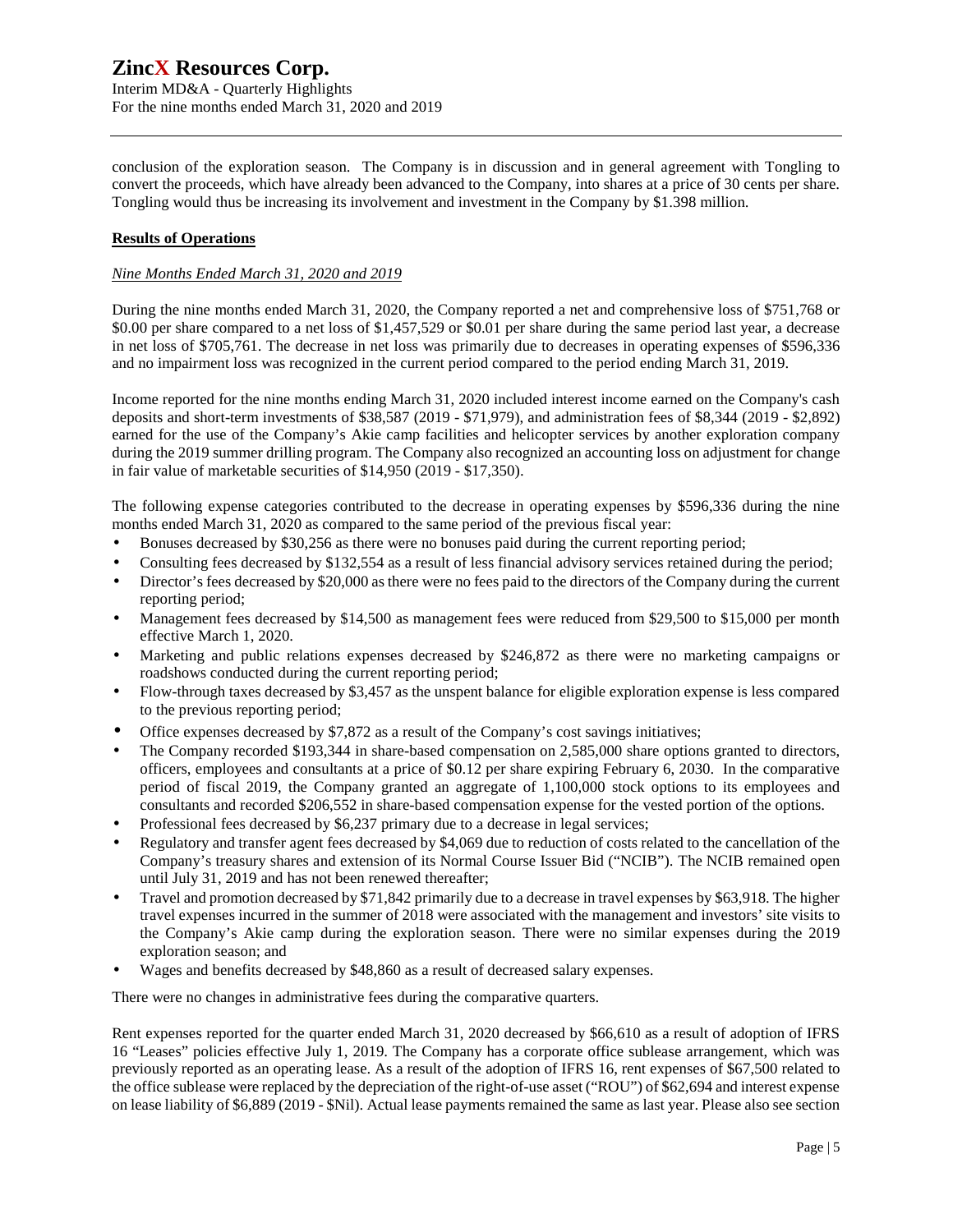Interim MD&A - Quarterly Highlights For the nine months ended March 31, 2020 and 2019

*New Accounting Policy* below and Notes 2 and 9 of the March 31, 2020 condensed consolidated interim financial statements on the adoption of IFRS 16.

The Company has elected not to recognize right-of-use assets and lease liabilities for its short-term leases that have a lease term of 12 months or less and leases of low-value assets. Consequently, the rent payments of \$5,937 (2019 -\$5,048) associated with the lease of the external storage facility were classified as operating rent expenses and charged directly to the statement of loss and comprehensive loss.

Costs associated with the short-term leases of various equipment during the exploration program were capitalized as a part of exploration and evaluation assets.

#### *Three Months Ended March 31, 2020 and 2019*

During the three months ended March 31, 2020, the Company reported a net and comprehensive loss of \$456,716 or \$0.00 per share compared to a net loss of \$303,841 or \$0.00 per share during the same period last year, an increase in net loss of \$152,875. The increase in net loss was primarily due to increases in operating expenses of \$134,103 and reduction in interest income of \$15,236.

Income reported for the three months ending March 31, 2020 included interest income earned on the Company's cash deposits and short-term investments of \$8,922 (2019 - \$24,158). The Company also recognized an accounting loss on adjustment for change in fair value of marketable securities of \$9,200 (2019 - \$3,225).

During the three months ended March 31, 2020, the increase in operating expenses of \$134,103 compared to the same period of the previous fiscal year was primarily attributable to share base compensation. The Company recognized share-based compensation of \$193,343 in the third quarter ending March 31, 2020 compared to \$904 in the comparative quarter. The Company saved \$58,337 in overall operating expenses during the three month period due to savings in consulting, management fees, travel and promotion and wages and benefits.

Rent expenses reported for the quarter ended March 31, 2020 decreased by \$22,203 as a result of adoption of IFRS 16 "Leases" policies effective July 1, 2019. The Company has a corporate office sublease arrangement, which was previously reported as an operating lease. As a result of the adoption of IFRS 16, rent expenses of \$22,500 related to the office sublease were replaced by the depreciation of the right-of-use asset ("ROU") of \$20,898 and interest expense on lease liability of \$1,781 (2019 - \$Nil). Actual lease payments remained the same as last year.

#### **Liquidity and capital resources**

The Company's working capital position remains strong with its cash deposit of \$1,785,162 and GIC investments of \$1,017,193 as at March 31, 2020. Management believes that the Company has sufficient funds to meet its current obligations as they become due and to fund its exploration projects and administrative overhead for the next twelve months.

On December 19, 2019, the Company received final TSX Venture Exchange acceptance for its non-brokered private placement of 1,016,666 flow-through common shares of the Company at a price of \$0.15 per flow-through common share for total gross proceeds of \$152,500. A finder's fee of \$7,625 was paid in connection with the private placement.

In March 2020, Tongling provided an advance of \$1.398 million to the Company to fund the drill program in 2020 on the Akie Property.

At March 31, 2020, the Company reported working capital of \$1,348,416 compared to \$2,737,151 at June 30, 2019, representing a decrease in working capital of \$1,388,735. The decrease in working capital was a result of reduced general operating activities and exploration expenditures incurred during the period, which were partially offset by an exploration tax credit refund ("BC METC") of \$179,728.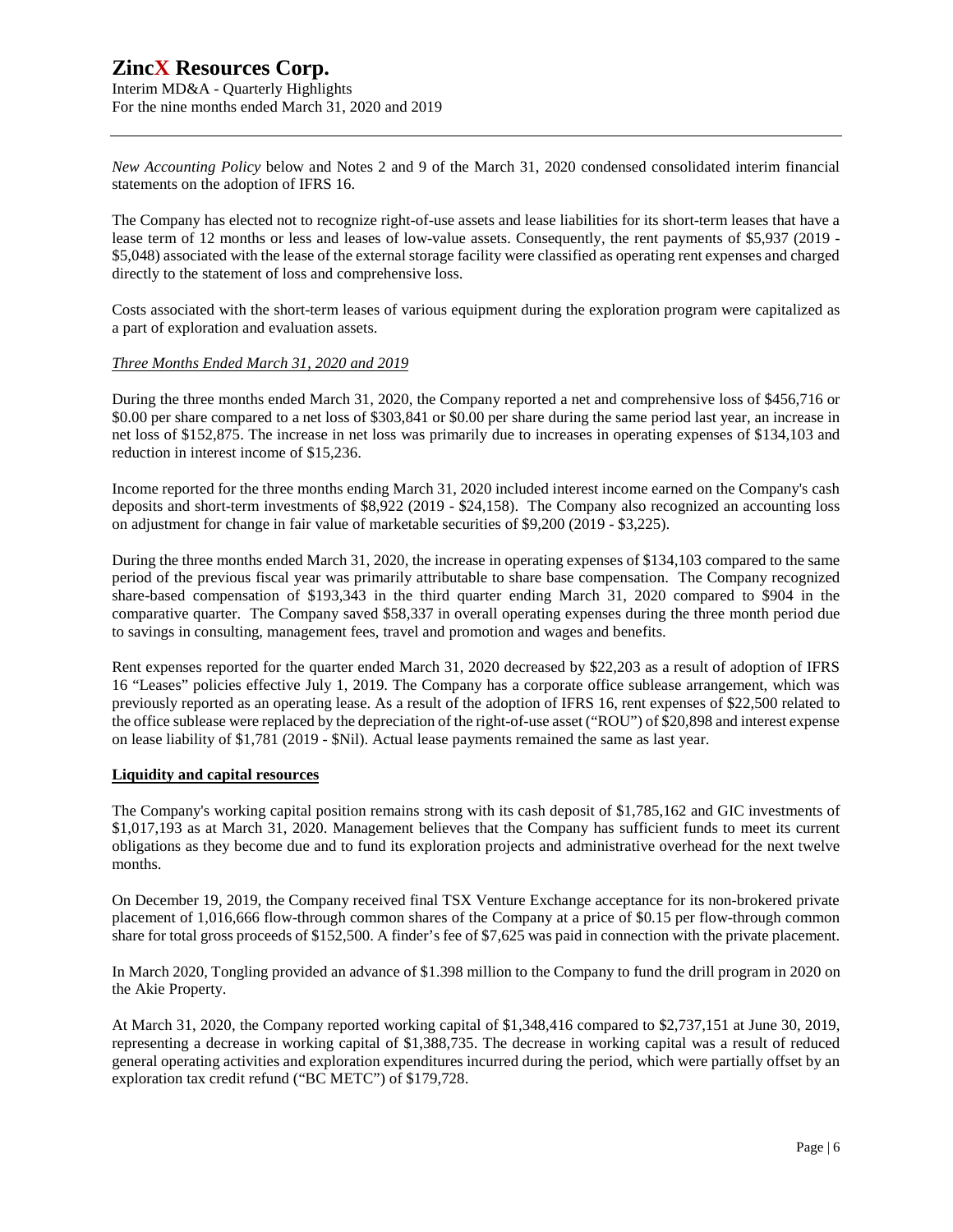Interim MD&A - Quarterly Highlights For the nine months ended March 31, 2020 and 2019

Net cash increased by \$982,491 from \$802,671 at June 30, 2019 to \$1,785,162 at March 31, 2020.

During the nine months ended March 31, 2020, the Company utilized its cash and cash equivalents as follows:

- (a ) the Company used \$588,182 of its cash in operating activities compared to \$1,403,450 during the same period of the previous fiscal year;
- (b ) exploration expenditures during the period were \$1,406,589 compared to \$1,586,804 during the same period of the previous fiscal year;
- (c ) the Company spent \$33,091 (2019 \$1,519) for the purchase of camp fixtures, truck upgrades, and office equipment;
- (d ) the Company redeemed \$1,491,767 (2019 \$1,496,234) of its GIC investments and received an aggregate interest of \$41,876 (2019 - \$18,821) on the redemption of the GICs;
- (e ) \$67,500 (2019 \$67,500) was paid for its office rent;
- (f ) there were no stock options exercised during the current reporting period as compared to 142,500 stock options exercised by employees and consultants of the Company in July 2018 for total gross proceeds of \$36,025;
- (g ) there were no share purchase warrants exercised during the current reporting period as compared to 220,000 warrants exercised in July 2018 for total gross proceeds of \$121,000;
- (h ) the Company received \$144,676 (2019 \$1,317,681) in net proceeds from its flow through private placement of 1,016,666 (2019 – 3,568,692) flow-through shares; and
- (i ) the Company received \$1,399,335 advance from a related party for the Akie Property's 2020 drill program

The Company's current assets excluding cash consisted of the following:

|                                          | March 31, 2020 | June 30, 2019 |  |  |
|------------------------------------------|----------------|---------------|--|--|
| Government Sales Tax credits             | 13.444<br>\$   | 32,155<br>S   |  |  |
| Interest accrued on reclamation deposits | 3,580          | 634           |  |  |
| Prepaid expenses                         | 42,737         | 60,641        |  |  |
| Marketable securities at fair value      | 26,925         | 41,875        |  |  |
| GIC investments                          | 1,017,193      | 2,524,460     |  |  |

As at March 31, 2020, the Company held GIC investments totaling \$1,012,000 with accrued interest of \$5,193. The GIC investments yield an average fixed interest rates of 2.20% to 2.40% and are fully redeemable.

In October 2019, the Company received a BC METC refund ("METC") of \$176,411 plus accumulated interest of \$3,317. The BC METC was claimed for the exploration expenditures incurred in fiscal 2018 above the expenditures renounced to flow-through subscribers. The amount of the 2018 BC METC claim was not included in the statements of the financial position of the Company as at June 30, 2019 pending a review and approval by the tax authorities.

Current liabilities as at March 31, 2020 consisted of the following:

- trade payables and accrued liabilities of \$51,487 (June 30, 2019 \$483,840), and were paid subsequent to March 31, 2020;
- current portion of lease liability of \$57,811 (June 30, 2019 \$Nil) recognized on the adoption of IFRS ä, 16;
- due to related parties of \$1,399,335 funded by Tongling for the Akie Property's drill program and ä, \$2,000 owed to a company owned by a director for consulting services; and
- flow-through premium liability of \$29,992 (June 30, 2019 \$241,445) recorded in connection with the December 2019 flow-through private placement.

The flow-through premium liability does not represent cash liability to the Company and will be fully amortized by December 2020 after the Company incurs qualifying flow-through exploration expenditures.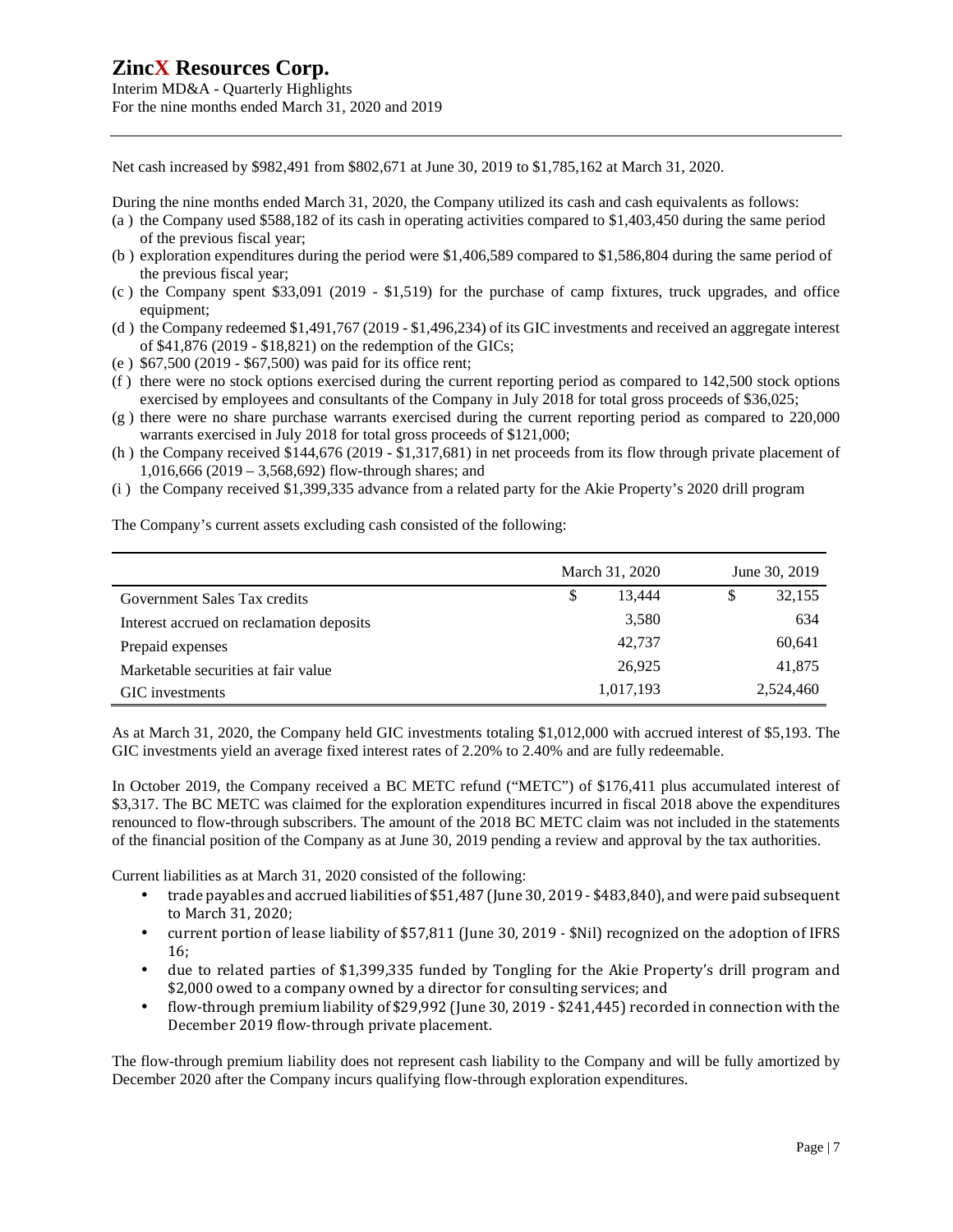Interim MD&A - Quarterly Highlights For the nine months ended March 31, 2020 and 2019

On February 6, 2020, the Company granted a total of 2,585,000 stock options to directors, officers, employees, and consultants of the Company, exercisable for a period of 10 years, at a price of 12 cents per share. Previously granted stock options to a number of employees and consultants to acquire 1,850,000 common shares at a price between 30 cents per share and 40 cents per share expiring between December 27, 2023 and February 9, 2028 have been repriced to 12 cents per share.

Subsequent to March 31, 2020, a total of 670,000 stock options at an exercise price between \$0.30 per share and \$0.40 per share granted to consultants were cancelled and a total of 2,005,000 share options at an exercise price between \$0.39 per share and \$0.40 per share granted to directors and officers were voluntarily surrendered.

The other sources of funds potentially available to the Company are through the exercise of outstanding stock options. See Item 1.15 – Other Requirements – Summary of Outstanding Share Data. There can be no assurance, whatsoever, that any or all these outstanding exercisable securities will be exercised.

The Company has and may continue to have capital requirements in excess of its currently available resources. In the event the Company's plans change, its assumptions change or prove inaccurate, or its capital resources in addition to projected cash flow, if any, prove to be insufficient to fund its future operations, the Company may be required to seek additional financing. Although the Company has been successful in raising the above funds, there can be no assurance that the Company will have sufficient financing to meet its future capital requirements or that additional financing will be available on terms acceptable to the Company in the future.

The Company's overall success will be affected by its current or future business activities. The Company is currently in the process of acquiring and exploring its interests in resource properties and has not yet determined whether these properties contain mineral deposits that are economically recoverable. The continued operations of the Company and the recoverability of expenditures incurred in these resource properties are dependent upon the existence of economically recoverable reserves, securing and maintaining title and beneficial interest in the properties, obtaining necessary financing to explore and develop the properties, and upon future profitable production or proceeds from disposition of the resource properties.

The Company is exposed in varying degrees to a variety of financial instrument related risks, including price risk with respect to commodity and equity prices. The Company closely monitors certain commodity prices, individual equity movements, and the stock market to determine the appropriate course of action to be taken by the Company. For further discussion of financial risks, please refer to Note 17 of the condensed consolidated interim financial statements for the nine months ended March 31, 2020.

### **Transactions with related parties**

Key management personnel includes persons having the authority and responsibility for planning, directing, and controlling the activities of the Company as a whole. Key management personnel comprise of the directors of the Company, executive and non-executive, and Vice President of Exploration.

The remuneration of the key management personnel during the nine months ended March 31, 2020 and 2019 were as follows:

| March 31,                                                             | 2020    |   | 2019    |
|-----------------------------------------------------------------------|---------|---|---------|
|                                                                       |         |   |         |
| Bonuses (iv)                                                          | \$      | S | 30,256  |
| Consulting fees (iii)                                                 | 9.500   |   | 11,250  |
| Directors fees (ii)                                                   |         |   | 20,000  |
| Exploration and evaluation expenditures (geological consulting) $(v)$ | 120,960 |   | 112,500 |
| Management fees (i)                                                   | 251,000 |   | 265,500 |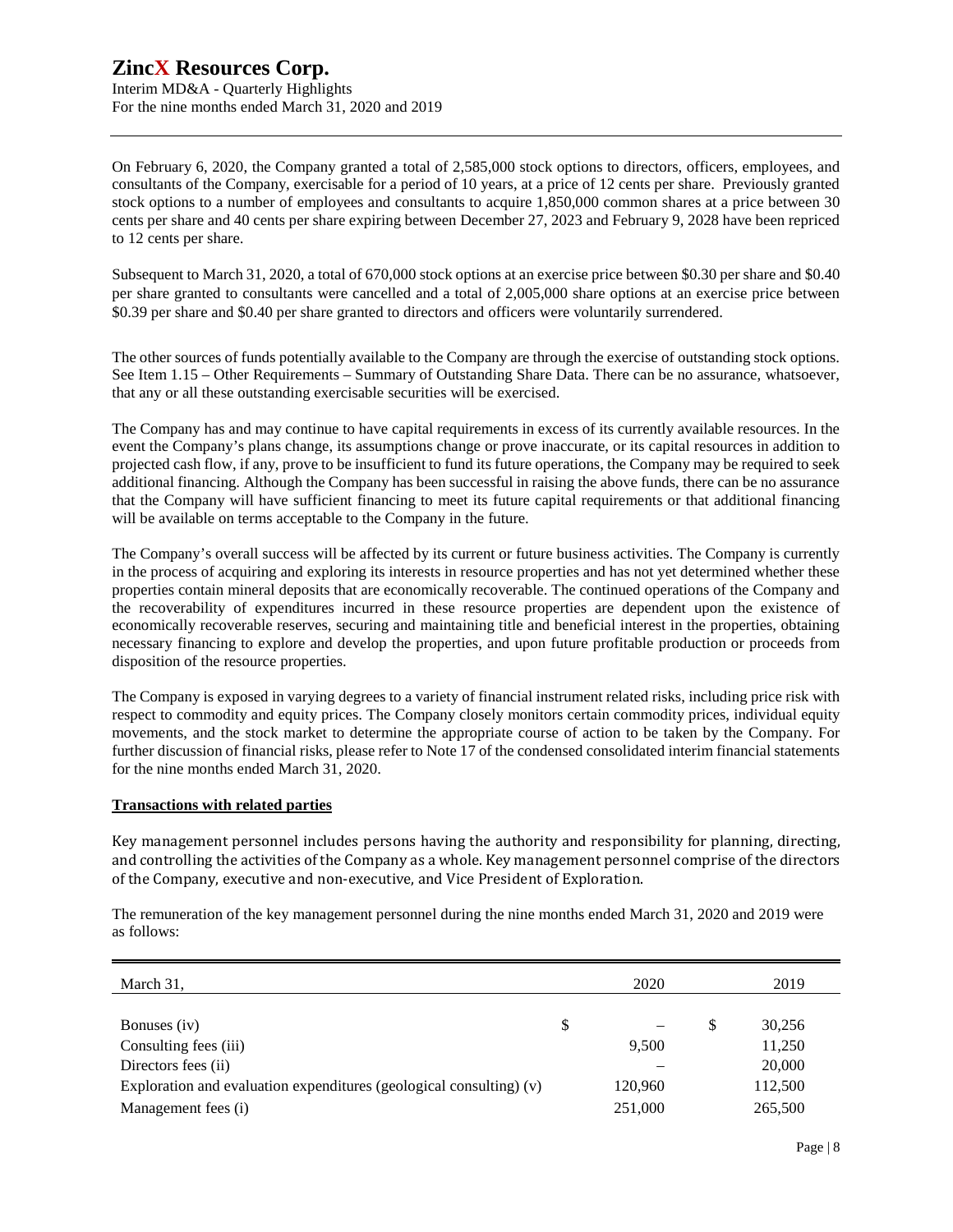Interim MD&A - Quarterly Highlights For the nine months ended March 31, 2020 and 2019

| Other employment benefits (vi) | 20.124  | 22.969  |
|--------------------------------|---------|---------|
| Total                          | 401.584 | 462,475 |

(i) Pursuant to a management and administrative services agreement amended effective July 1, 2011 and May 1, 2014 with Varshney Capital Corp. ("VCC"), a company with two common directors, the Company agreed to pay monthly management and administrative fees of \$29,500 and \$5,000, respectively. Effective March 1, 2020, the management fee was reduced to \$15,000 per month.

During the nine months ended March 31, 2020, the Company paid \$251,000 (2019 – \$265,500) for management fees and \$45,000 (2019 – \$45,000) for administrative fees to VCC;

- (ii) the Company paid  $Nil$  (2019 \$20,000) in directors' fees;
- (iii) the Company paid \$9,500 (2019 \$11,250) for consulting fees to a company controlled by a director;
- (iv) the Company paid  $Nil$  (2019 \$30,253) in bonuses to VCC;
- (v) the Company paid geological consulting fees of \$120,960 (2019 \$112,500) to a company owned by an officer of the Company, of which \$107,520 (2019 - \$98,280) was capitalized as exploration and evaluation costs and \$13,440 (2019 - \$14,220) was expensed as consulting fees;
- (vi) other employment benefits included life insurance and health benefits for the CEO and health benefits for the CFO of the Company; and
- (vii) the Company received an advance of \$1,399,335 from a significant shareholder, Tongling Non-Ferrous Metals ("Tongling"), to fund a drill program on the Akie Property. The program is intended to provide new drill core for advanced metallurgical testing that Tongling plans to conduct after the conclusion of the exploration season. The advance will be repaid in common shares of the Company to Tongling valued at a minimum of \$0.30 per share, subject to TSX-V approval.

#### *New accounting policy: IFRS 16 – Leases ("IFRS 16")*

As at July 1, 2019, the Company adopted all of the requirements of IFRS 16 using the modified retrospective approach. The modified retrospective approach does not require restatement of prior period financial information and continues to be reported under IAS 17, Leases.

Under IFRS 16, the Company is required to assess whether a contract is, or contains, a lease at the inception of the contract. A contract is, or contains, a lease if the contract conveys the right to control the use of an identified asset for a period of time in exchange for consideration. The Company evaluates whether the contract involves the use of an identified asset, whether the Company has the right to obtain substantially all of the economic benefits from use of the asset during the term of the arrangement, and if the Company has the right to direct the use of the asset.

As a lessee, the Company recognizes a right-of-use asset, and a lease liability at the commencement date of a lease. The right-of-use asset is initially measured at cost, which is comprised of the initial amount of the lease liability adjusted for any lease payments made at or before the commencement date, less any lease incentives received. The right-of-use asset is subsequently depreciated from the commencement date to the earlier of the end of the lease term, or the end of the useful life of the asset. In addition, the right-of-use asset may be reduced due to impairment losses, if any, and adjusted for certain re-measurements of the lease liability.

A lease liability is initially measured at the present value of the lease payments that are unpaid at the commencement date, discounted by the interest rate implicit in the lease, or if that rate cannot be readily determined, the incremental borrowing rate of the Company. Lease payments included in the measurement of the lease liability include fixed payments less any lease incentives receivable, variable lease payments that depend on an index or a rate, amounts expected to be payable under a residual value guarantee, and the exercise price of purchase options if the Company is reasonably certain to exercise that option.